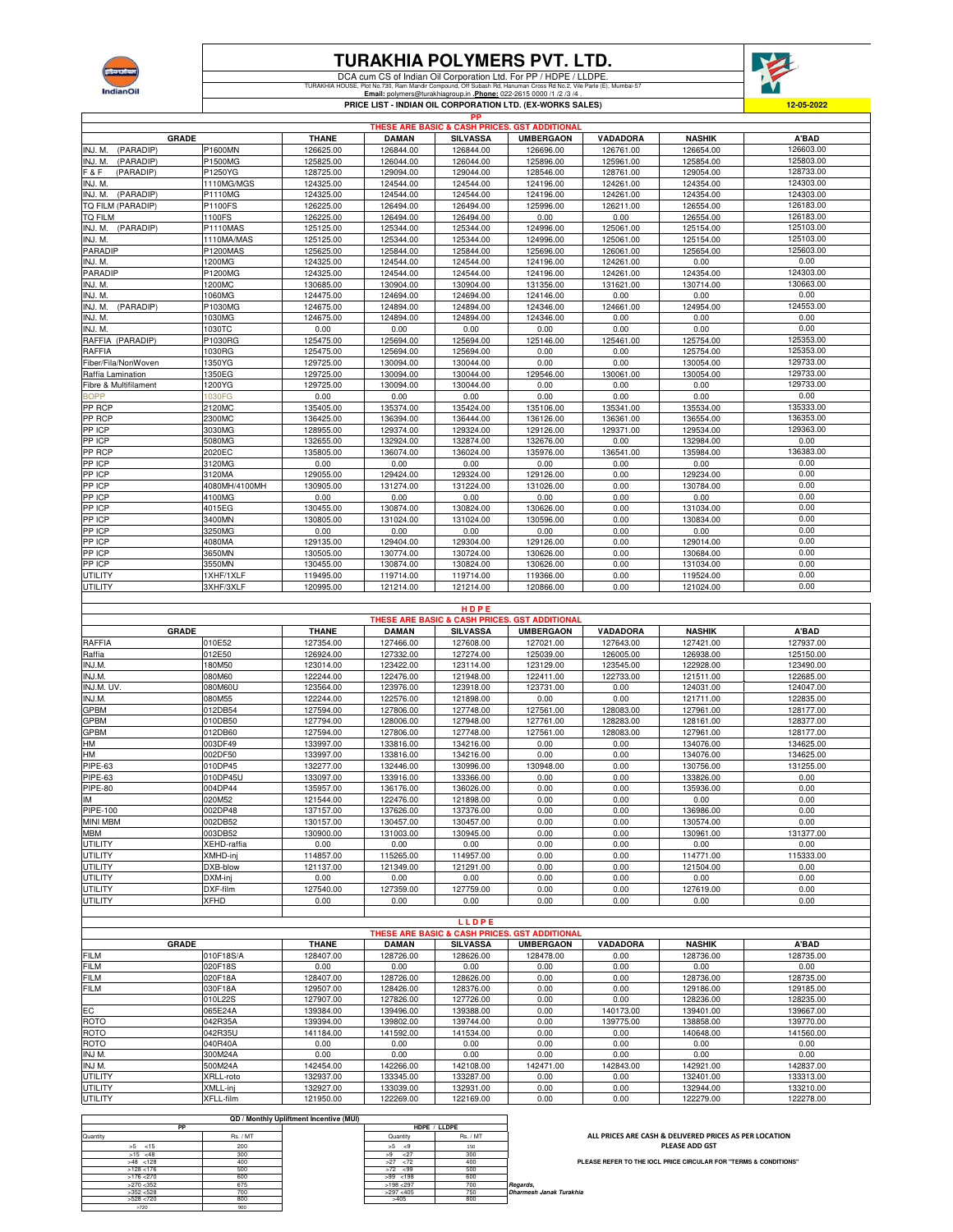

TURAKHIA POLYMERS PVT. LTD.<br>DCA cum CS of Indian Oil Corporation Ltd. For PP / HDPE / LLDPE.<br>TURAKHIA HOUSE, PIG No.730, Ram Mandi Compound, Of Subash Ru Hamuman Cross Falm Mandi Compound.<br>Email: popmers@lurakhiagroup.in .



|                                 |                       |                        |                        |                                               | <b>PP</b>              | PRICE LIST - INDIAN OIL CORPORATION LTD. (EX-WORKS SALES) |                        |                        |                        | <u>12-05-2022</u>      |
|---------------------------------|-----------------------|------------------------|------------------------|-----------------------------------------------|------------------------|-----------------------------------------------------------|------------------------|------------------------|------------------------|------------------------|
|                                 |                       |                        |                        | THESE ARE BASIC & CASH PRICES. GST ADDITIONAL |                        |                                                           |                        |                        |                        |                        |
| <b>GRADE</b>                    |                       | Auragabad              | Barshi/Satara          | Kerala                                        | Pondicherry            | Kolhapur                                                  | Dharwad                | Chennai                | GOA                    | Pune                   |
|                                 |                       |                        |                        |                                               |                        |                                                           |                        |                        |                        |                        |
| (PARADIP)<br>INJ. M.            | P1600MN               | 127561.00              | 126975.00              | 127220.00                                     | 127300.00              | 126975.00                                                 | 127886.00              | 126923.00              | 128150.00              | 126918.00              |
| INJ. M.<br>(PARADIP)            | P1500MG               | 126761.00              | 126175.00              | 126420.00                                     | 126500.00              | 126175.00                                                 | 127086.00              | 126123.00              | 127350.00              | 126118.00              |
| F & F<br>(PARADIP)              | P1250YG               | 129661.00<br>125261.00 | 129125.00              | 128520.00                                     | 128900.00              | 129125.00                                                 | 130036.00              | 128573.00              | 130400.00              | 129018.00              |
| INJ. M.<br>INJ. M.<br>(PARADIP) | 1110MG/MGS<br>P1110MG | 125261.00              | 124675.00<br>124675.00 | 124920.00<br>124920.00                        | 125000.00<br>125000.00 | 124675.00<br>124675.00                                    | 125586.00<br>125586.00 | 124623.00<br>124623.00 | 125850.00<br>125850.00 | 124618.00              |
| TQ FILM (PARADIP)               | P1100FS               | 127161.00              | 126575.00              | 126420.00                                     | 126700.00              | 126575.00                                                 | 127236.00              | 126523.00              | 127750.00              | 126568.00              |
| TQ FILM                         | 1100FS                | 0.00                   | 0.00                   | 0.00                                          | 0.00                   | 126575.00                                                 | 127236.00              | 0.00                   | 127750.00              |                        |
| (PARADIP)<br>INJ. M.            | P1110MAS              | 126061.00              | 125475.00              | 125970.00                                     | 125800.00              | 125475.00                                                 | 126586.00              | 125423.00              | 126650.00              | 125418.00              |
| INJ. M.                         | 1110MA/MAS            | 126061.00              | 125475.00              | 125970.00                                     | 125800.00              | 125475.00                                                 | 126586.00              | 125423.00              | 126650.00              |                        |
| PARADIP                         | P1200MAS              | 126561.00              | 125975.00              | 126220.00                                     | 126300.00              | 125975.00                                                 | 126886.00              | 125923.00              | 127150.00              | 125918.00              |
| INJ. M.                         | 1200MG                | 0.00                   | 0.00                   | 0.00                                          | 0.00                   | 124675.00                                                 | 125586.00              | 0.00                   | 125850.00              |                        |
| PARADIP                         | P1200MG               | 125261.00              | 124675.00              | 124920.00                                     | 125000.00              | 124675.00                                                 | 125586.00              | 124623.00              | 125850.00              | 124618.00              |
| INJ. M.                         | 1200MC                | 131621.00              | 131035.00              | 131280.00                                     | 131360.00              | 131035.00                                                 | 131946.00              | 131483.00              | 132210.00              | 130978.00              |
| INJ. M.<br>INJ. M.<br>(PARADIP) | 1060MG<br>P1030MG     | 0.00<br>125561.00      | 0.00<br>124925.00      | 0.00<br>124670.00                             | 0.00<br>124378.00      | 124725.00<br>124925.00                                    | 125136.00<br>125336.00 | 0.00<br>124323.00      | 125950.00<br>126150.00 | 124918.00              |
| INJ. M.                         | 1030MG                | 0.00                   | 0.00                   | 0.00                                          | 0.00                   | 124925.00                                                 | 125336.00              | 0.00                   | 126150.00              |                        |
| INJ. M.                         | 1030TC                | 0.00                   | 0.00                   | 0.00                                          | 0.00                   | 0.00                                                      | 0.00                   | 0.00                   | 0.00                   |                        |
| RAFFIA (PARADIP)                | P1030RG               | 126361.00              | 125725.00              | 125470.00                                     | 125178.00              | 125725.00                                                 | 126136.00              | 125123.00              | 126950.00              | 125718.00              |
| RAFFIA                          | 1030RG                | 0.00                   | 125725.00              | 0.00                                          | 0.00                   | 125725.00                                                 | 126136.00              | 0.00                   | 126950.00              |                        |
| Fiber/Fila/NonWoven             | 1350YG                | 0.00                   | 0.00                   | 0.00                                          | 129900.00              | 130125.00                                                 | 131036.00              | 0.00                   | 131400.00              |                        |
| Raffia Lamination               | 1350EG                | 130661.00              | 130125.00              | 129520.00                                     | 130250.00              | 130125.00                                                 | 131036.00              | 129573.00              | 131400.00              |                        |
| Fibre & Multifilament           | 1200YG                | 0.00                   | 0.00                   | 130044.00                                     | 0.00                   | 130125.00                                                 | 131036.00              | 0.00                   | 131400.00              |                        |
| <b>BOPP</b>                     | 1030FG                | 0.00                   | 0.00                   | 0.00                                          | 0.00                   |                                                           |                        | 0.00                   |                        |                        |
| PP RCP<br>PP RCP                | 2120MC<br>2300MC      | 136171.00<br>137191.00 | 135805.00<br>136825.00 | 0.00<br>136170.00                             | 135780.00<br>136800.00 | 135805.00<br>136825.00                                    | 136966.00<br>137986.00 | 135203.00<br>136223.00 | 137180.00<br>138200.00 | 136718                 |
| PP ICP                          | 3030MG                | 129791.00              | 129705.00              | 129900.00                                     | 129530.00              | 129705.00                                                 | 130816.00              | 129303.00              | 131180.00              |                        |
| PP ICP                          | 5080MG                | 133441.00              | 133305.00              | 133150.00                                     | 132880.00              | 133305.00                                                 | 134566.00              | 132603.00              | 134530.00              |                        |
| PP RCP                          | 2020EC                | 0.00                   | 136605.00              | 0.00                                          | 0.00                   | 136605.00                                                 | 138216.00              | 0.00                   | 138230.00              |                        |
| PP ICP                          | 3120MG                | 0.00                   | 14382.00               | 0.00                                          | 0.00                   | 0.00                                                      | 0.00                   | 0.00                   | 0.00                   |                        |
| PP ICP                          | 3120MA                | 130441.00              | 129505.00              | 129850.00                                     | 129530.00              | 129505.00                                                 | 130816.00              | 129303.00              | 130430.00              |                        |
| PP ICP                          | 4080MH/4100MH         | 131591.00              | 131555.00              | 0.00                                          | 131230.00              | 131555.00                                                 | 132416.00              | 131103.00              | 132230.00              |                        |
| PP ICP                          | 4100MG                | 0.00                   | 0.00                   | 0.00                                          | 0.00                   |                                                           |                        | 0.00                   | 0.00                   |                        |
| PP ICP                          | 4015EG                | 131291.00              | 0.00                   | 0.00                                          | 131030.00              | 131205.00                                                 | 132316.00              | 130803.00              | 132680.00              |                        |
| PP ICP<br>PP ICP                | 3400MN<br>3250MG      | 131391.00<br>0.00      | 0.00<br>0.00           | 0.00<br>0.00                                  | 131130.00<br>0.00      | 131305.00<br>0.00                                         | 132216.00<br>0.00      | 130953.00<br>0.00      | 132130.00<br>0.00      |                        |
| PP ICP                          | 4080MA                | 0.00                   | 129585.00              | 0.00                                          | 129510.00              | 129585.00                                                 | 130696.00              | 129483.00              | 130910.00              |                        |
| PP ICP                          | 3650MN                | 0.00                   | 0.00                   | 0.00                                          | 131030.00              | 131105.00                                                 | 132216.00              | 130903.00              | 132430.00              |                        |
| PP ICP                          | 3550MN                | 0.00                   | 0.00                   | 0.00                                          | 131030.00              | 131205.00                                                 | 132316.00              | 130803.00              | 132680.00              |                        |
| UTILITY                         | 1XHF/1XLF             | 0.00                   | 119845.00              | 0.00                                          | 0.00                   | 119845.00                                                 | 120756.00              | 0.00                   | 119920.00              |                        |
| UTILITY                         | 3XHF/3XLF             | 0.00                   | 121345.00              | 0.00                                          | 0.00                   | 121345.00                                                 | 122256.00              | 0.00                   | 121420.00              |                        |
|                                 |                       |                        |                        |                                               |                        |                                                           |                        |                        |                        |                        |
|                                 |                       |                        |                        |                                               |                        |                                                           |                        |                        |                        |                        |
|                                 |                       |                        |                        | HDPE                                          |                        |                                                           |                        |                        |                        |                        |
|                                 |                       |                        |                        | THESE ARE BASIC & CASH PRICES. GST ADDITIONAL |                        |                                                           |                        |                        |                        |                        |
| <b>GRADE</b>                    |                       | Auragabad              | Barshi/Satara          | Kerala                                        | Pondicherry            | Kolhapur                                                  | Dharwad                | Chennai                | GOA                    | Pune                   |
| RAFFIA                          | 010E52                | 0.00                   | 128083.00              | 0.00                                          | 0.00                   | 128083.00                                                 | 129289.00              | 127748.00              | 128804.00              |                        |
| Raffia<br>INJ.M.                | 012E50<br>180M50      | 0.00<br>0.00           | 127651.00<br>123741.00 | 0.00<br>123757.00                             | 0.00<br>123455.00      | 127651.00<br>123741.00                                    | 128852.00<br>124942.00 | 127065.00<br>123355.00 | 128369.00<br>124459.00 |                        |
| INJ.M.                          | 080M60                | 0.00                   | 122973.00              | 123479.00                                     | 122888.00              | 122973.00                                                 | 123979.00              | 122488.00              | 123482.00              |                        |
| INJ.M. UV.                      | 080M60U               | 0.00                   | 0.00                   | 0.00                                          | 124008.00              | 124293.00                                                 | 125499.00              | 123608.00              | 125514.00              |                        |
| INJ.M.                          | 080M55                | 0.00                   | 0.00                   | 0.00                                          | 122688.00              | 123473.00                                                 | 124079.00              | 0.00                   | 123832.00              |                        |
| GPBM                            | 012DB54               | 0.00                   | 128323.00              | 0.00                                          | 128338.00              | 128323.00                                                 | 129529.00              | 127688.00              | 129044.00              |                        |
| GPBM                            | 010DB50               | 0.00                   | 128523.00              | 0.00                                          | 128538.00              | 128523.00                                                 | 129729.00              | 127888.00              | 129244.00              |                        |
| GPBM                            | 012DB60               | 0.00                   | 128323.00              | 0.00                                          | 128338.00              | 128323.00                                                 | 129529.00              | 127688.00              | 129044.00              |                        |
| НM                              | 003DF49               | 0.00                   | 0.00                   | 0.00                                          | 0.00                   | 134547.00                                                 | 136758.00              | 0.00                   | 136272.00<br>136272.00 |                        |
| HМ<br>PIPE-63                   | 002DF50<br>010DP45    | 134533.00<br>0.00      | 0.00<br>0.00           | 0.00<br>0.00                                  | 136322.00<br>0.00      | 134547.00<br>131627.00                                    | 136758.00<br>133988.00 | 0.00<br>0.00           | 132652.00              |                        |
| PIPE-63                         | 010DP45U              | 0.00                   | 0.00                   | 0.00                                          | 0.00                   | 133997.00                                                 | 135958.00              | 0.00                   | 136322.00              |                        |
| <b>PIPE-80</b>                  | 004DP44               | 0.00                   | 0.00                   | 0.00                                          | 0.00                   | 136457.00                                                 | 138368.00              | 0.00                   | 137082.00              |                        |
| IM                              | 020M52                | 0.00                   | 0.00                   | 0.00                                          | 0.00                   | 122973.00                                                 | 123979.00              | 0.00                   | 123482.00              |                        |
| PIPE-100                        | 002DP48               | 0.00                   | 0.00                   | 0.00                                          | 0.00                   | 137757.00                                                 | 138968.00              | 0.00                   | 139182.00              |                        |
| <b>MINI MBM</b>                 | 002DB52               | 0.00                   | 0.00                   | 0.00                                          | 0.00                   | 131109.00                                                 | 131957.00              | 0.00                   | 131757.00              |                        |
| MBM                             | 003DB52               | 0.00                   | 0.00                   | 0.00                                          | 0.00                   | 131665.00                                                 | 132628.00              | 131781.00              | 132441.00              |                        |
| UTILITY                         | XEHD-raffia           | 0.00                   | 121626.00              | 0.00                                          | 0.00                   | 120526.00                                                 | 121732.00              | 0.00                   | 121247.00              |                        |
| UTILITY<br>UTILITY              | XMHD-inj<br>DXB-blow  | 0.00<br>0.00           | 115584.00<br>121866.00 | 0.00<br>0.00                                  | 0.00<br>0.00           | 114484.00<br>120766.00                                    | 115685.00<br>121972.00 | 0.00<br>0.00           | 115202.00<br>121487.00 |                        |
| <b>UTILITY</b>                  | DXM-inj               | 0.00                   | 0.00                   | 0.00                                          | 0.00                   |                                                           | 0.00                   | 0.00                   | 0.00                   |                        |
| UTILITY                         | DXF-film              | 0.00                   | 128090.00              | 0.00                                          | 0.00                   | 0.00                                                      | 129201.00              | 0.00                   | 128715.00              |                        |
| UTILITY                         | XFHD                  | 0.00                   | 0.00                   | 0.00                                          | 0.00                   |                                                           |                        | 0.00                   |                        |                        |
|                                 |                       |                        |                        |                                               |                        |                                                           |                        |                        |                        |                        |
|                                 |                       |                        |                        | LLDPE                                         |                        |                                                           |                        |                        |                        |                        |
| <b>GRADE</b>                    |                       | Auragabad              | Barshi/Satara          | THESE ARE BASIC & CASH PRICES. GST ADDITIONAL | Pondicherry            |                                                           | Dharwad                | Chennai                | GOA                    |                        |
| FILM                            | 010F18S/A             | 129043.00              | 129157.00              | Kerala<br>0.00                                | 129832.00              | Kolhapur<br>129157.00                                     | 130368.00              | 128805.00              | 129982.00              | Pune<br>128550.00      |
| <b>FILM</b>                     | 020F18S               | 0.00                   | 0.00                   | 0.00                                          | 0.00                   | 129157.00                                                 | 130368.00              | 0.00                   | 0.00                   | 0.00                   |
| FILM                            | 020F18A               | 0.00                   | 0.00                   | 0.00                                          | 129832.00              | 130807.00                                                 | 131318.00              | 128805.00              | 129982.00              | 128550.00              |
| FILM                            | 030F18A               | 0.00                   | 0.00                   | 0.00                                          | 133382.00              | 128657.00                                                 | 129868.00              | 0.00                   | 131532.00              | 130100.00              |
|                                 | 010L22S               | 0.00                   | 0.00                   | 0.00                                          | 0.00                   | 140113.00                                                 | 141319.00              | 0.00                   | 129482.00              | 128050.00              |
| EС                              | 065E24A               | 0.00                   | 140113.00              | 0.00                                          | 140028.00              | 140121.00                                                 | 141322.00              | 139778.00              | 140934.00              | 139574.00              |
| <b>ROTO</b>                     | 042R35A               | 0.00                   | 140121.00              | 0.00                                          | 139835.00              | 141911.00                                                 | 143112.00              | 0.00                   | 140839.00              | 139587.00              |
| ROTO                            | 042R35U               | 0.00                   | 0.00                   | 0.00                                          | 141625.00              |                                                           |                        | 0.00                   | 142629.00              | 141377.00              |
| ROTO<br>INJ M.                  | 040R40A<br>300M24A    | 0.00<br>0.00           | 0.00<br>0.00           | 0.00<br>0.00                                  | 0.00<br>0.00           | 0.00<br>143183.00                                         | 0.00<br>144389.00      | 0.00<br>0.00           | 0.00<br>0.00           | 0.00<br>0.00           |
| INJ M.                          | 500M24A               | 0.00                   | 0.00                   | 0.00                                          | 142898.00              | 132564.00                                                 | 133765.00              | 142598.00              | 143904.00              | 142844.00              |
| <b>UTILITY</b>                  | XRLL-roto             | 0.00                   | 0.00                   | 0.00                                          | 0.00                   | 132556.00                                                 | 133762.00              | 0.00                   | 133282.00              | 133130.00              |
| <b>UTILITY</b><br>UTILITY       | XMLL-inj<br>XFLL-film | 0.00<br>0.00           | 0.00<br>0.00           | 0.00<br>0.00                                  | 0.00<br>0.00           | 121600.00<br>0.00                                         | 122811.00<br>0.00      | 0.00                   | 133377.00<br>122425.00 | 133117.00<br>122093.00 |

|              |          | QD / Monthly Upliftment Incentive (MUI) |              |               |                         |
|--------------|----------|-----------------------------------------|--------------|---------------|-------------------------|
| PP           |          |                                         |              | HDPE / LLDPE  |                         |
| Quantity     | Rs. / MT |                                         | Quantity     | <b>Rs./MT</b> |                         |
| $>5$ <15     | 200      |                                         | >5<br>-9     | 150           |                         |
| $>15$ <48    | 300      |                                         | 27<br>>9     | 300           |                         |
| $>48$ < 128  | 400      |                                         | $>27$ <72    | 400           |                         |
| $>128$ < 176 | 500      |                                         | $>72$ <99    | 500           |                         |
| $>176$ <270  | 600      |                                         | $>99$ < 198  | 600           |                         |
| $>270$ < 352 | 675      |                                         | $>198$ < 297 | 700           |                         |
| >352 < 528   | 700      |                                         | >297 < 405   | 750           | Regards,                |
| >528 < 720   | 800      |                                         | >405         | 800           | Dharmesh Janak Turakhia |
| >720         | 900      |                                         |              |               |                         |

**ALL PRICES ARE CASH & DELIVERED PRICES AS PER LOCATION PLEASE ADD GST**

**PLEASE REFER TO THE IOCL PRICE CIRCULAR FOR "TERMS & CONDITIONS"**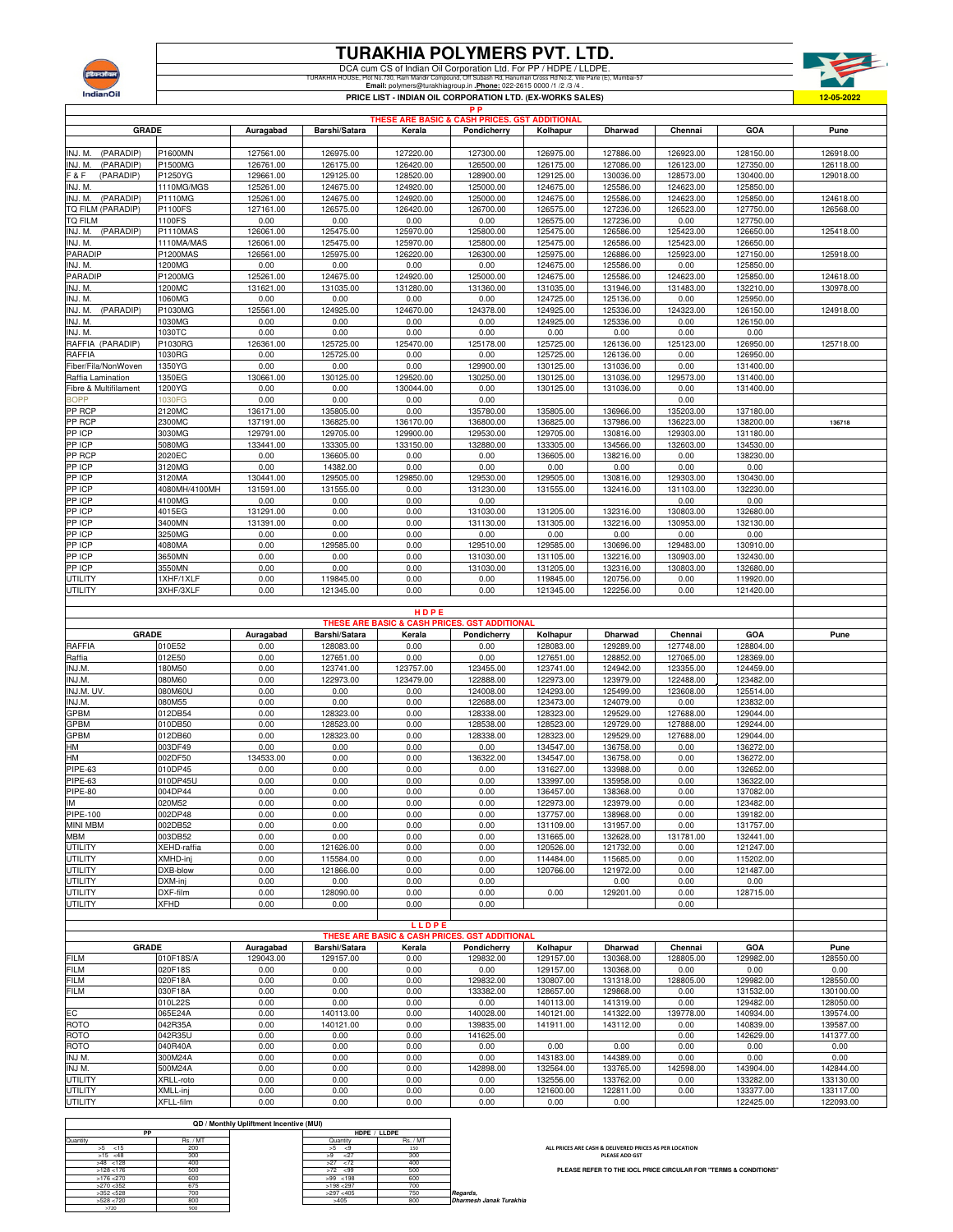

## **TURAKHIA POLYMERS PVT. LTD.**

DCA cum CS of Indian Oil Corporation Ltd. For PP / HDPE / LLDPE.<br>TURAKHIA HOUSE, Plot No.730, Ram Mandr Compound, Oil Subash Rd, Hamuman Cross Rel No.2, Wie Parie (E), Mumbai-57<br>Email: polymers@turakhiagroup.in . <u>Phone:</u>



|                       |                 |           |           | THESE ARE BASIC & CASH PRICES. GST ADDITIONAL |             |           |           |                  |  |  |  |  |  |
|-----------------------|-----------------|-----------|-----------|-----------------------------------------------|-------------|-----------|-----------|------------------|--|--|--|--|--|
| <b>GRADE</b>          |                 | Calcutta  | Noida     | Haridwar                                      | Solan/Baddi | Jammu     | Jalgaon   | <b>Bangalore</b> |  |  |  |  |  |
|                       |                 |           |           |                                               |             |           |           |                  |  |  |  |  |  |
| (PARADIP)<br>INJ. M.  | P1600MN         | 126190.00 | 128489.00 | 129751.00                                     | 129529.00   | 130076.00 | 127638.00 |                  |  |  |  |  |  |
| (PARADIP)<br>INJ. M.  | <b>P1500MG</b>  | 125390.00 | 127689.00 | 128951.00                                     | 128679.00   | 129276.00 | 126838.00 |                  |  |  |  |  |  |
| F&F<br>(PARADIP)      | P1250YG         | 127640.00 | 129939.00 | 130901.00                                     | 130629.00   | 132026.00 | 129788.00 |                  |  |  |  |  |  |
| INJ. M.               | 1110MG/MGS      | 123890.00 | 125989.00 | 126451.00                                     | 126429.00   | 127376.00 | 0.00      | 0.00             |  |  |  |  |  |
| (PARADIP)<br>INJ. M.  | P1110MG         | 123890.00 | 125989.00 | 126451.00                                     | 126429.00   | 127376.00 | 125338.00 | 0.00             |  |  |  |  |  |
| TQ FILM (PARADIP)     | P1100FS         | 125240.00 | 127889.00 | 128551.00                                     | 128429.00   | 129326.00 | 127288.00 | 0.00             |  |  |  |  |  |
| <b>TQ FILM</b>        | 1100FS          | 0.00      | 0.00      | 0.00                                          | 128429.00   | 0.00      | 0.00      | 0.00             |  |  |  |  |  |
| INJ. M. (PARADIP)     | <b>P1110MAS</b> | 124690.00 | 126789.00 | 127251.00                                     | 127229.00   | 128176.00 | 126138.00 | 0.00             |  |  |  |  |  |
| INJ. M.               | 1110MA/MAS      | 124690.00 | 126789.00 | 127251.00                                     | 127229.00   | 128176.00 | 0.00      | 0.00             |  |  |  |  |  |
| PARADIP               | <b>P1200MAS</b> | 125190.00 | 127589.00 | 128751.00                                     | 128529.00   | 128676.00 | 126638.00 | 0.00             |  |  |  |  |  |
| INJ. M.               | 1200MG          | 0.00      | 0.00      | 0.00                                          | 0.00        | 0.00      | 0.00      | 0.00             |  |  |  |  |  |
| PARADIP               | P1200MG         | 123890.00 | 125989.00 | 126451.00                                     | 126429.00   | 127376.00 | 125338.00 |                  |  |  |  |  |  |
| INJ. M.               | 1200MC          | 130250.00 | 133199.00 | 134311.00                                     | 133989.00   | 134736.00 | 131698.00 | 0.00             |  |  |  |  |  |
| INJ. M.               | 1060MG          | 0.00      | 0.00      | 0.00                                          | 0.00        | 0.00      | 125388.00 | 0.00             |  |  |  |  |  |
| (PARADIP)<br>INJ. M.  | P1030MG         | 123540.00 | 125789.00 | 124761.00                                     | 124989.00   | 125676.00 | 125588.00 | 0.00             |  |  |  |  |  |
| INJ. M.               | 1030MG          | 0.00      | 0.00      | 0.00                                          |             | 0.00      | 125588.00 | 0.00             |  |  |  |  |  |
| INJ. M.               | 1030TC          | 0.00      | 0.00      | 0.00                                          | 0.00        | 0.00      | 0.00      | 0.00             |  |  |  |  |  |
| RAFFIA (PARADIP)      | P1030RG         | 124340.00 | 126589.00 | 125561.00                                     | 125789.00   | 126476.00 | 126388.00 | 0.00             |  |  |  |  |  |
| RAFFIA                | 1030RG          | 0.00      | 0.00      | 0.00                                          | 0.00        | 0.00      | 126388.00 | 0.00             |  |  |  |  |  |
| Fiber/Fila/NonWoven   | 1350YG          | 0.00      | 0.00      | 0.00                                          | 0.00        | 0.00      | 0.00      | 0.00             |  |  |  |  |  |
| Raffia Lamination     | 1350EG          | 128640.00 | 130939.00 | 132501.00                                     | 132129.00   | 133326.00 | 0.00      | 0.00             |  |  |  |  |  |
| Fibre & Multifilament | 1200YG          | 0.00      | 0.00      | 130044.00                                     | 0.00        | 0.00      | 0.00      | 0.00             |  |  |  |  |  |
| <b>BOPP</b>           | 1030FG          | 0.00      | 0.00      | 0.00                                          | 0.00        | 0.00      | 0.00      | 0.00             |  |  |  |  |  |
| PP RCP                | 2120MC          | 136120.00 | 137229.00 | 138081.00                                     | 137859.00   | 138956.00 | 0.00      | 0.00             |  |  |  |  |  |
| PP RCP                | 2300MC          | 137140.00 | 138249.00 | 139101.00                                     | 138879.00   | 139976.00 | 137438.00 | 136992.00        |  |  |  |  |  |
| PP ICP                | 3030MG          | 129370.00 | 131069.00 | 131681.00                                     | 131239.00   | 132606.00 | 0.00      | 0.00             |  |  |  |  |  |
| PP ICP                | 5080MG          | 133270.00 | 134569.00 | 135531.00                                     | 135109.00   | 136106.00 | 0.00      | 0.00             |  |  |  |  |  |
| PP RCP                | 2020EC          | 137120.00 |           | 138681.00                                     | 138509.00   | 139856.00 | 0.00      | 0.00             |  |  |  |  |  |
| PP ICP                | 3120MG          | 0.00      | 0.00      | 0.00                                          | 0.00        | 0.00      | 0.00      | 0.00             |  |  |  |  |  |
| PP ICP                | 3120MA          | 129570.00 | 130819.00 | 131631.00                                     | 131239.00   | 132606.00 | 0.00      | 0.00             |  |  |  |  |  |
| PP ICP                | 4080MH/4100MH   | 131170.00 | 132819.00 | 133431.00                                     | 132989.00   | 134356.00 | 0.00      | 0.00             |  |  |  |  |  |
| PP ICP                | 4100MG          | 0.00      | 0.00      | 0.00                                          | 0.00        | 0.00      | 0.00      | 0.00             |  |  |  |  |  |
| PP ICP                | 4015EG          | 130720.00 | 132569.00 | 133181.00                                     | 132739.00   | 0.00      | 0.00      | 0.00             |  |  |  |  |  |
| PP ICP                | 3400MN          | 131420.00 | 132519.00 | 133131.00                                     | 133259.00   | 0.00      | 0.00      | 0.00             |  |  |  |  |  |
| PP ICP                | 3250MG          | 0.00      | 0.00      | 0.00                                          | 0.00        | 0.00      | 0.00      | 0.00             |  |  |  |  |  |
| PP ICP                | 4080MA          | 129600.00 | 130849.00 | 131711.00                                     | 131239.00   | 0.00      | 0.00      | 0.00             |  |  |  |  |  |
| PP ICP                | 3650MN          | 131420.00 | 0.00      | 133681.00                                     | 134559.00   | 0.00      | 0.00      | 0.00             |  |  |  |  |  |
| PP ICP                | 3550MN          | 130870.00 | 0.00      | 0.00                                          | 132739.00   | 0.00      | 0.00      | 0.00             |  |  |  |  |  |
| UTILITY               | 1XHF/1XLF       | 117960.00 | 0.00      | 0.00                                          | 0.00        | 0.00      | 0.00      | 0.00             |  |  |  |  |  |
| <b>UTILITY</b>        | 3XHF/3XLF       | 119460.00 | 0.00      | 0.00                                          | 0.00        | 0.00      | 0.00      | 0.00             |  |  |  |  |  |
|                       |                 |           |           |                                               |             |           |           |                  |  |  |  |  |  |

|                 |              |           |           | HDPE                                          |             |           |           |                  |
|-----------------|--------------|-----------|-----------|-----------------------------------------------|-------------|-----------|-----------|------------------|
|                 |              |           |           | THESE ARE BASIC & CASH PRICES. GST ADDITIONAL |             |           |           |                  |
|                 | <b>GRADE</b> | Calcutta  | Noida     | Haridwar                                      | Solan/Baddi | Jammu     | Jalgaon   | <b>Bangalore</b> |
| <b>RAFFIA</b>   | 010E52       | 0.00      | 0.00      | 129376.00                                     | 0.00        | 0.00      | 0.00      | 0.00             |
| Raffia          | 012E50       | 0.00      | 0.00      | 130138.00                                     | 0.00        | 0.00      | 0.00      | 0.00             |
| INJ.M.          | 180M50       | 123222.00 | 125107.00 | 124638.00                                     | 125640.00   | 126647.00 | 123932.00 | 0.00             |
| INJ.M.          | 080M60       | 122272.00 | 124343.00 | 124966.00                                     | 125179.00   | 125278.00 | 122662.00 | 0.00             |
| INJ.M. UV.      | 080M60U      | 0.00      | 125753.00 | 0.00                                          | 126589.00   | 127188.00 | 0.00      | 0.00             |
| INJ.M.          | 080M55       | 0.00      | 124343.00 | 0.00                                          | 0.00        | 125078.00 | 0.00      | 0.00             |
| GPBM            | 012DB54      | 128052.00 | 129093.00 | 129566.00                                     | 128929.00   | 130028.00 | 0.00      | 0.00             |
| <b>GPBM</b>     | 010DB50      | 128252.00 | 129293.00 | 129766.00                                     | 129129.00   | 130228.00 | 0.00      | 0.00             |
| GPBM            | 012DB60      | 128052.00 | 129093.00 | 129566.00                                     | 128929.00   | 130028.00 | 0.00      | 0.00             |
| HM              | 003DF49      | 0.00      | 0.00      | 0.00                                          | 0.00        | 0.00      | 0.00      | 0.00             |
| HM              | 002DF50      | 0.00      | 0.00      | 0.00                                          | 0.00        | 0.00      | 0.00      | 0.00             |
| PIPE-63         | 010DP45      | 0.00      | 0.00      | 0.00                                          | 0.00        | 0.00      | 0.00      | 131694.00        |
| PIPE-63         | 010DP45U     | 0.00      | 0.00      | 0.00                                          | 0.00        | 0.00      | 0.00      | 135464.00        |
| PIPE-80         | 004DP44      | 0.00      | 0.00      | 0.00                                          | 0.00        | 0.00      | 0.00      | 136924.00        |
| IM              | 020M52       | 0.00      | 0.00      | 0.00                                          | 0.00        | 0.00      | 0.00      | 0.00             |
| PIPE-100        | 002DP48      | 0.00      | 0.00      | 0.00                                          | 0.00        | 0.00      | 0.00      | 138124.00        |
| <b>MINI MBM</b> | 002DB52      | 0.00      | 0.00      | 0.00                                          | 0.00        | 0.00      | 0.00      | 0.00             |
| <b>MBM</b>      | 003DB52      | 131112.00 | 0.00      | 0.00                                          | 133776.00   | 0.00      | 0.00      | 0.00             |
| <b>UTILITY</b>  | XEHD-raffia  | 0.00      | 0.00      | 0.00                                          | 0.00        | 0.00      | 121815.00 | 0.00             |
| <b>UTILITY</b>  | XMHD-inj     | 0.00      | 0.00      | 0.00                                          | 0.00        | 0.00      | 115775.00 | 0.00             |
| UTILITY         | DXB-blow     | 0.00      | 0.00      | 0.00                                          | 0.00        | 0.00      | 0.00      | 0.00             |
| UTILITY         | DXM-ini      | 0.00      | 0.00      | 0.00                                          | 0.00        | 0.00      | 0.00      | 0.00             |
| <b>UTILITY</b>  | DXF-film     | 0.00      | 0.00      | 0.00                                          | 0.00        | 0.00      | 0.00      | 0.00             |
| UTILITY         | <b>XFHD</b>  | 0.00      | 0.00      | 0.00                                          | 0.00        | 0.00      | 0.00      | 0.00             |
|                 |              |           |           |                                               |             |           |           |                  |

|                |              |           |           | LLDPE                                         |             |           |         |                  |
|----------------|--------------|-----------|-----------|-----------------------------------------------|-------------|-----------|---------|------------------|
|                |              |           |           | THESE ARE BASIC & CASH PRICES, GST ADDITIONAL |             |           |         |                  |
|                | <b>GRADE</b> | Calcutta  | Noida     | Haridwar                                      | Solan/Baddi | Jammu     | Jalgaon | <b>Bangalore</b> |
| FILM           | 010F18S/A    | 128272.00 | 130593.00 | 130816.00                                     | 131329.00   | 132228.00 | 0.00    | 0.00             |
| <b>FILM</b>    | 020F18S      | 0.00      | 0.00      | 0.00                                          | 0.00        | 0.00      | 0.00    | 0.00             |
| <b>FILM</b>    | 020F18A      | 0.00      | 0.00      | 0.00                                          | 131329.00   | 132228.00 | 0.00    | 0.00             |
| <b>FILM</b>    | 030F18A      | 0.00      | 0.00      | 0.00                                          | 0.00        | 132708.00 | 0.00    | 0.00             |
|                | 010L22S      | 0.00      | 0.00      | 0.00                                          | 0.00        | 131728.00 | 0.00    | 0.00             |
| EC             | 065E24A      | 139522.00 | 0.00      | 0.00                                          | 0.00        | 142808.00 | 0.00    | 0.00             |
| ROTO           | 042R35A      | 138872.00 | 141487.00 | 0.00                                          | 0.00        | 143027.00 | 0.00    | 0.00             |
| ROTO           | 042R35U      | 0.00      | 143277.00 | 0.00                                          | 0.00        | 144817.00 | 0.00    | 0.00             |
| ROTO           | 040R40A      | 0.00      | 0.00      | 0.00                                          | 0.00        | 0.00      | 0.00    | 0.00             |
| INJ M.         | 300M24A      | 0.00      | 0.00      | 0.00                                          | 0.00        | 0.00      | 0.00    | 0.00             |
| INJ M.         | 500M24A      | 142022.00 | 0.00      | 145176.00                                     | 144889.00   | 0.00      | 0.00    | 0.00             |
| <b>UTILITY</b> | XRLL-roto    | 0.00      | 0.00      | 0.00                                          | 0.00        | 0.00      | 0.00    | 0.00             |
| UTILITY        | XMLL-ini     | 0.00      | 0.00      | 0.00                                          | 0.00        | 0.00      | 0.00    | 0.00             |
| UTILITY        | XFLL-film    | 0.00      | 0.00      | 0.00                                          | 0.00        | 0.00      | 0.00    |                  |

|                         |                 |              | <b>QD</b> / Monthly Upliftment Incentive (MUI) |               |              |
|-------------------------|-----------------|--------------|------------------------------------------------|---------------|--------------|
| ALL PR                  | HDPE / LLDPE    |              |                                                | PP            |              |
|                         | <b>Rs. / MT</b> | Quantity     |                                                | <b>Rs./MT</b> | Quantity     |
|                         | 150             | >5<br>- <9   |                                                | 200           | $>5$ <15     |
|                         | 300             | 27<br>>9     |                                                | 300           | $>15$ <48    |
| <b>PL</b>               | 400             | $>27$ <72    |                                                | 400           | $>48$ < 128  |
|                         | 500             | $>72$ <99    |                                                | 500           | $>128$ < 176 |
|                         | 600             | $>99$ < 198  |                                                | 600           | $>176$ < 270 |
| Regards,                | 700             | $>198$ < 297 |                                                | 675           | >270 < 352   |
| Dharmesh Janak Turakhia | 750             | $>297$ < 405 |                                                | 700           | >352 < 528   |
|                         | 800             | >405         |                                                | 800           | >528 < 720   |
|                         |                 |              |                                                | 900           | >720         |

**ALL PRICES ARE CASH & DELIVERED PRICES AS PER LOCATION PLEASE ADD GST**

**PLEASE REFER TO THE IOCL PRICE CIRCULAR FOR "TERMS & CONDITIONS"**